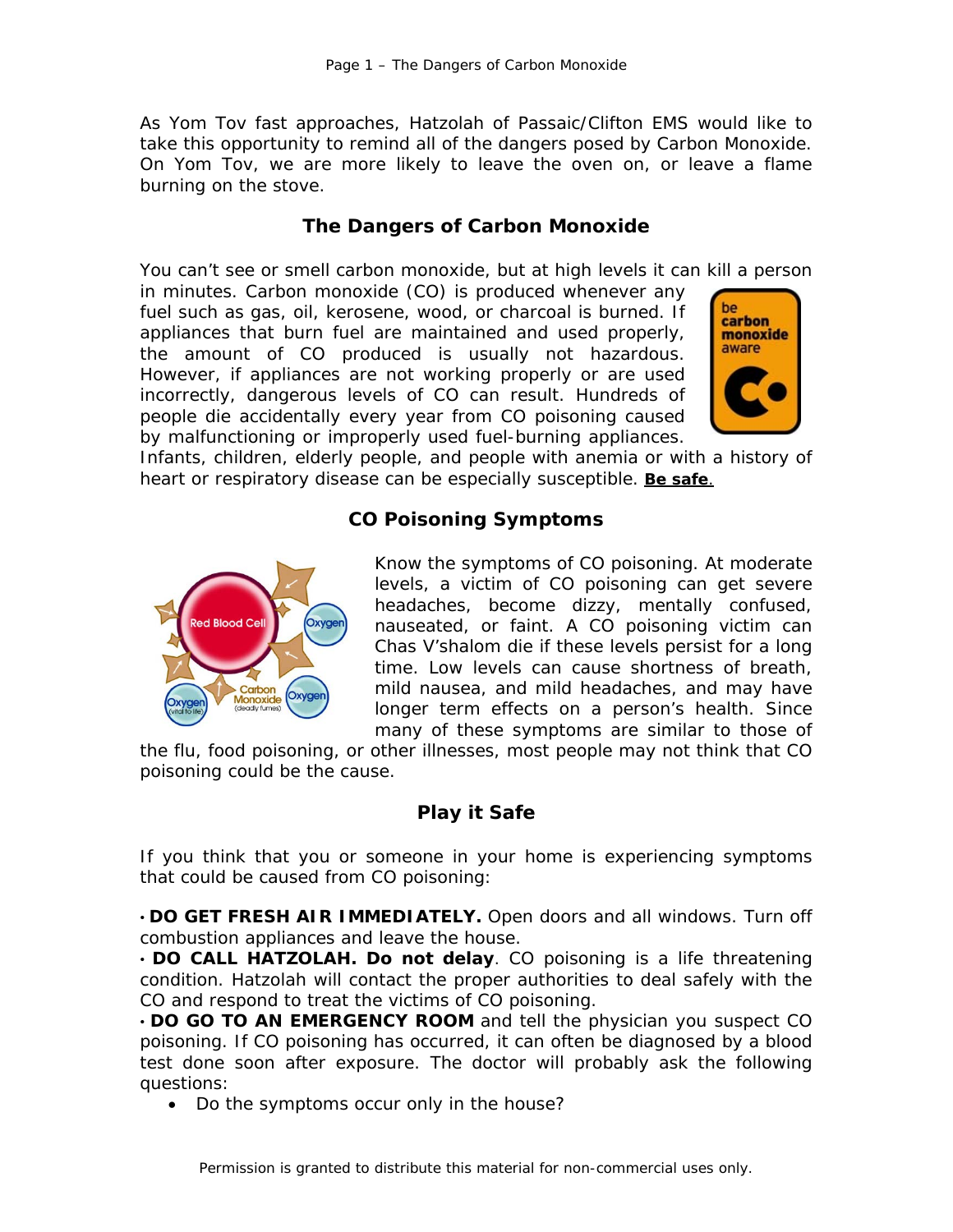- Is anyone else in the house complaining of similar symptoms?
- Did everyone's symptoms appear about the same time?
- Are there any fuel-burning appliances in use in the home?
- Has anyone inspected your appliances lately?
- Are you certain they are working properly?

# *Prevention is the Key to Avoiding Carbon Monoxide Poisoning*



- **DO** have your fuel-burning appliances - including oil and gas furnaces, gas water heaters, gas ranges and ovens, gas dryers, gas or kerosene space heaters, fireplaces, and wood stoves inspected by a trained professional at the beginning of every heating season. Make certain that the flues and chimneys are connected, in good condition, and not blocked.
- **DO** choose appliances that vent their fumes to the outside whenever possible,

have them properly installed, and maintain them according to manufacturers' instructions.

- **DO** read and follow all of the instructions that accompany any fuelburning device. If you cannot avoid using an unvented gas or kerosene space heater, carefully follow the cautions that come with the device. Use the proper fuel and keep doors to the rest of the house open. Crack a window to ensure enough air for ventilation and proper fuelburning.
- **DON'T** idle the car in a garage even if the garage door to the outside is open. Fumes can build up very quickly in the garage and living area of your home.
- **DON'T** use a gas oven to heat your home, even for a short time.
- **DON'T** ever use a charcoal grill indoors even in a fireplace.
- **DON'T** sleep in any room with an unvented gas or kerosene space heater.
- **DON'T** use any gasoline-powered engines (mowers, weed trimmers, snow blowers, chain saws, small engines or generators) in enclosed spaces.
- **DON'T** ignore symptoms, particularly if more than one person is feeling them.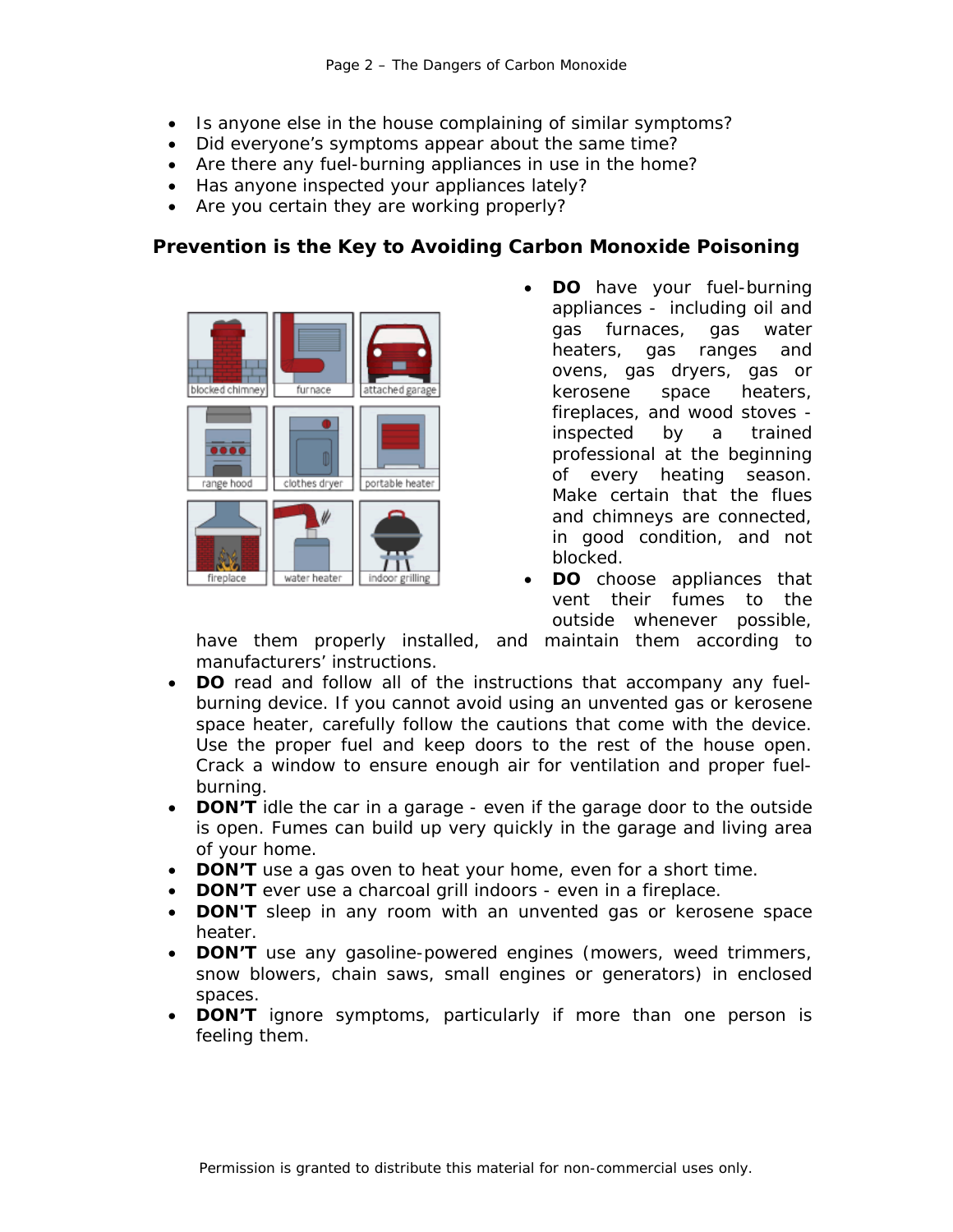#### *A Few Words About CO Detectors*

Carbon Monoxide Detectors are widely available in stores and you may want to consider buying one as a back-up -- BUT NOT AS A REPLACEMENT for proper use and maintenance of your fuel-burning appliances. However, it is important for you to know that the technology of CO detectors is still developing, that there are several types on the market, and that they are not generally considered to be as reliable as the smoke detectors found in homes today. Some CO detectors have been laboratory-tested, and their performance varied. Some performed well, others failed to alarm even at very high CO levels, and still others alarmed even at very low levels that don't pose any immediate health risk. And unlike a smoke detector, where you can easily confirm the cause of the alarm, CO is invisible and odorless, so it's harder to tell if an alarm is false or a real emergency.



# monoxide poisoning

Have your heating system, water heater and any other gas-, oil-, or coal-burning appliances serviced by a qualified technician every year.

Install a batteryoperated carbon

your home and check or replace the battery when you change the time on your clocks each spring and fall. If the detector sounds, leave your home immediately and call 911.

Seek prompt medical attention if you suspect carbon monoxide poisoning and are feeling

# nauseated.

Don't use a generator, charcoal grill, camp stove or other gasoline or charcoal-burning device inside your home, basement or garage. When using a device outside, keep it away from windows.

truck inside a garage attached to your house, even if you leave the door open.

Don't burn anything in a stove or fireplace that isn't vented.

Don't heat your house with a gas oven.

Source: Centers for Disease Control and Prevention

*Center for Disease Control and Prevention*